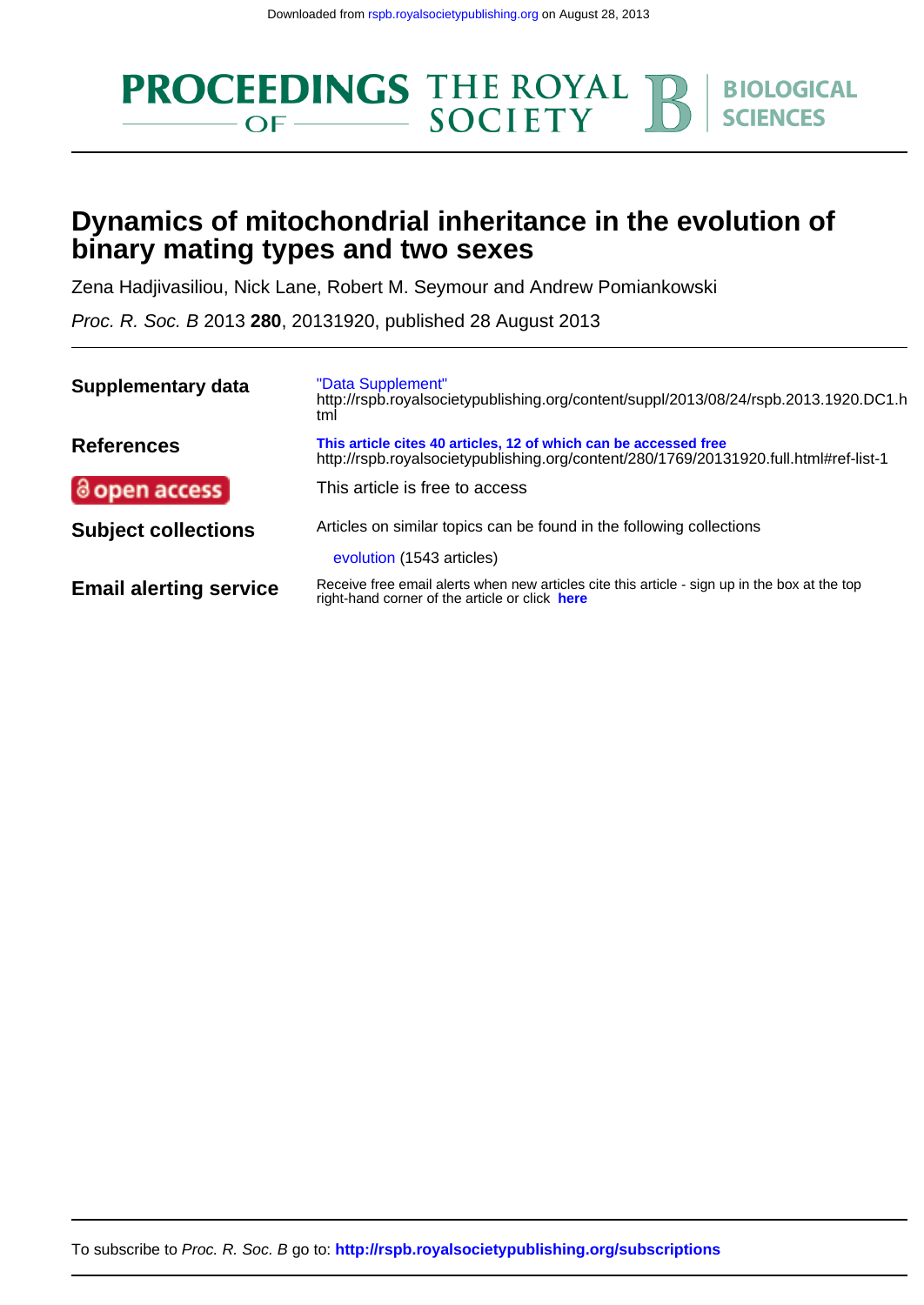

#### rspb.royalsocietypublishing.org

Research



Cite this article: Hadjivasiliou Z, Lane N, Seymour RM, Pomiankowski A. 2013 Dynamics of mitochondrial inheritance in the evolution of binary mating types and two sexes. Proc R Soc B 280: 20131920. http://dx.doi.org/10.1098/rspb.2013.1920

Received: 23 July 2013 Accepted: 2 August 2013

#### Subject Areas:

evolution

#### Keywords:

mating types, mitochondria, mitonuclear coadaptation, selfish conflict, sexes, uniparental inheritance

#### Author for correspondence:

Zena Hadiivasiliou e-mail: [zena.hadjivasiliou.09@ucl.ac.uk](mailto:zena.hadjivasiliou.09@ucl.ac.uk)

This paper is dedicated to the memory of Rob Seymour, a great friend and colleague.

Electronic supplementary material is available at<http://dx.doi.org/10.1098/rspb.2013.1920> or via<http://rspb.royalsocietypublishing.org>.



# Dynamics of mitochondrial inheritance in the evolution of binary mating types and two sexes

## Zena Hadjivasiliou<sup>1,2</sup>, Nick Lane<sup>1,2</sup>, Robert M. Seymour<sup>1,3</sup> and Andrew Pomiankowski<sup>1,2</sup>

<sup>1</sup>CoMPLEX, <sup>2</sup>Department of Genetics, Evolution and Environment, and <sup>3</sup>Department of Mathematics, University College London, Gower Street, London W1E 6BT, UK

The uniparental inheritance (UPI) of mitochondria is thought to explain the evolution of two mating types or even true sexes with anisogametes. However, the exact role of UPI is not clearly understood. Here, we develop a new model, which considers the spread of UPI mutants within a biparental inheritance (BPI) population. Our model explicitly considers mitochondrial mutation and selection in parallel with the spread of UPI mutants and self-incompatible mating types. In line with earlier work, we find that UPI improves fitness under mitochondrial mutation accumulation, selfish conflict and mitonuclear coadaptation. However, we find that as UPI increases in the population its relative fitness advantage diminishes in a frequency-dependent manner. The fitness benefits of UPI 'leak' into the biparentally reproducing part of the population through successive matings, limiting the spread of UPI. Critically, while this process favours some degree of UPI, it neither leads to the establishment of linked mating types nor the collapse of multiple mating types to two. Only when two mating types exist beforehand can associated UPI mutants spread to fixation under the pressure of high mitochondrial mutation rate, large mitochondrial population size and selfish mutants. Variation in these parameters could account for the range of UPI actually observed in nature, from strict UPI in some Chlamydomonas species to BPI in yeast. We conclude that UPI of mitochondria alone is unlikely to have driven the evolution of two mating types in unicellular eukaryotes.

## 1. Introduction

The existence of two distinct sexes in the majority of sexual organisms poses a well-known conundrum in evolutionary biology [[1](#page-7-0)]. Two sexes would seem to be the worst of all possible worlds, as individuals can only mate with half the population. Either one sex or multiple sexes should be better. A prominent explanation relates to mitochondrial inheritance. Uniparental inheritance (UPI) of mitochondria (or more specifically, mtDNA) is nearly universal among multicellular animals and plants, where one sex (usually the female) passes on its mitochondria, whereas the other does not [\[2](#page-7-0)]. UPI is also widespread in fungi, algae and isogamous unicellular organisms with morphologically identical gametes, which nonetheless often correspond to two mating types [\[3,4](#page-7-0)].

Why UPI is so widespread is uncertain. There are three main hypotheses. First, UPI may purge deleterious mitochondrial mutations. Specifically, it has been shown that UPI increases the variance in mtDNA between cells, facilitating selection against deleterious mitochondria [[5,6\]](#page-7-0). By contrast, biparental inheritance (BPI) averages the number of mutant mitochondria of parents, hindering selection for the lower mutation load. However, there is no explicit evolutionary model of the transition from BPI to UPI.

A second hypothesis proposes that UPI minimizes selfish conflict between mitochondria and the host cell. Mixing mitochondria (or other cytoplasmic

& 2013 The Authors. Published by the Royal Society under the terms of the Creative Commons Attribution License http://creativecommons.org/licenses/by/3.0/, which permits unrestricted use, provided the original author and source are credited.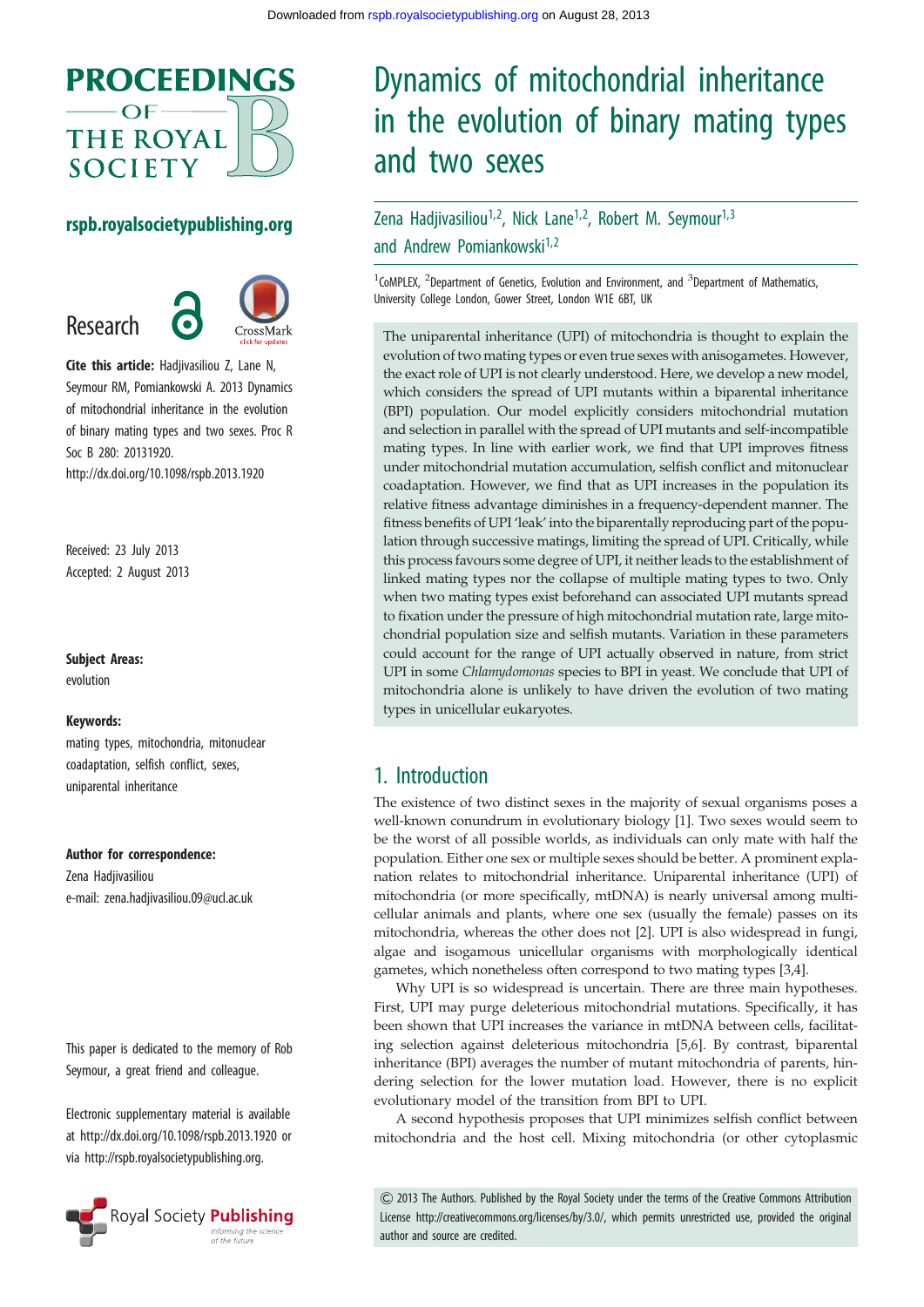elements) from different parents may select for mutations that are beneficial for the mitochondria (providing a replicative advantage) but harmful to the host cell [\[7](#page-7-0)–[9\]](#page-7-0). This hypothesis has received the greatest attention. Evolutionary models using a fixed cost for cells carrying selfish mutants have shown that uniparental mutants are favoured in a biparental population [\[10](#page-7-0)] and under specific conditions can lead to the evolution of two mating types [\[11,12\]](#page-7-0). The assumption of a fixed cost for BPI in these models is dubious, however, and needs to be further investigated as fitness reduction is expected to depend on the number of selfish mutations carried. Such consideration was made in an earlier analysis by Hastings [[13\]](#page-7-0), who concluded that the spread of selfish mutants led to the evolution of UPI and anisogamy. However, this model actually showed that only moderate levels of UPI evolve; and it did not consider the possible invasion of associated mating types.

The third hypothesis relates to our earlier work demonstrating that mitonuclear coadaptation improves with UPI under a wide range of conditions [\[14](#page-7-0)]. This hypothesis is based on the fact that oxidative phosphorylation requires multiple interactions between proteins, RNA and DNA encoded in the nucleus and mitochondria [[15\]](#page-7-0). Strong evidence across many eukaryotic organisms demonstrates that the two genomes have indeed adapted to each other over evolutionary time [[16](#page-7-0) –[18](#page-7-0)]. Theoretical work again supports an advantage to UPI [\[14](#page-7-0)] but also lacks formal consideration of the evolution transition from BPI to UPI.

These limitations and different models make it difficult to determine the conditions under which the fitness benefits of UPI are sufficient to drive the evolution of two distinct mating types in unicellular organisms. Here, we assess this evolutionary question for all three hypotheses by developing a novel, more extensive model. We explicitly define a nuclear mechanism of mitochondrial inheritance and ask whether UPI could evolve in an ancestral population where mitochondrial inheritance is biparental. By explicitly incorporating mitochondrial mutation and selection in the model, while introducing UPI and mating type mutants, like previous authors, we find that UPI does indeed improve fitness. However, as UPI increases in the population its relative fitness advantage diminishes in a frequency-dependent manner. Critically, the fitness benefits of UPI 'leak' into the biparentally reproducing part of the population, limiting the spread of UPI. Only when mating types pre-exist can uniparental mutants become associated with them, leading to a population with strict UPI. We discuss how our findings relate to previous analyses and to the patterns actually seen in protists.

#### 2. Model outline

The core model is based on a simple life cycle for an infinite population of diploid, unicellular organisms (see the electronic supplementary material, section A for details of life cycle, derived from [[14\]](#page-7-0)). These undergo clonal expansion during which they are subject to mutation and selection. We do not explicitly model this, but for simplicity impose mutation (step one) followed by selection (step two). Each cell contains a fixed number M of mitochondria that can be wild-type or mutant resulting in  $M + 1$  possible mitochondrial states. The wild-type mitochondria in each cell mutate independently with probability  $\mu$  (back mutation is initially ignored). After mutation, selection changes the relative frequency of each mitochondrial state. Fitness is defined as a concave function of the number of mitochondrial mutations [\[14](#page-7-0)],

$$
w(j) = 1 - \left(\frac{j}{M}\right)^2,\tag{2.1}
$$

where  $j$  is the number of mutant mitochondria in the cell  $(j \in 0, 1, \ldots, M;$  [figure 1](#page-3-0)a). As a cell contains many mitochondria, small numbers of mitochondrial mutations are likely to have minor fitness effects, as suggested by the high threshold of mitochondrial mutations required to cause a significant decline in oxidative phosphorylation [[19\]](#page-7-0). Fitness decline should then be sharper as the mutation load increases, as is indeed evident in many mitochondrial diseases [[20\]](#page-7-0). This justifies the choice of a quadratic fitness function in equation (2.1). We also considered the impact of using a convex fitness function (see the electronic supplementary material, section B1).

Following selection, surviving cells undergo meiosis (step three). The cell's population of mitochondria is doubled to 2M and then reduced through two cell divisions to produce four haploid gametes, each with M/2 mitochondria. At each meiotic cell division, the mitochondrial genotypes of the parent cell are randomly segregated between the two daughter cells, as is indeed the case in mitotic divisions in eukaryotes (i.e. sampling without replacement) [[21\]](#page-7-0). Gametes then randomly fuse with each other to form the next generation of cells (step four).

We explicitly model the evolution of mitochondrial inheritance by assuming nuclear control through a single locus. Gametes with the wild-type allele a cause mitochondria to be inherited biparentally (BPI) when they fuse with other a gametes. Gametes with the mutant A allele pass on their mitochondria uniparentally (UPI) when they fuse with an a gamete, by excluding the mitochondria from the  $a$  gamete. We define fusions between two A gametes as having BPI of mitochondria. We also modelled the alternative assumptions that  $A \times A$ fusions are inviable [\[12\]](#page-7-0) or result in UPI [\[13](#page-7-0)] (see the electronic supplementary material, section B1).

We consider the invasion of the A allele into a BPI population of the a allele. The A allele is introduced at 1%, and then frequency change is tracked through numerical simulations to define equilibria and stability (we assumed no other mutations between  $a$  and  $A$  gametes). The rate of UPI is maximized under these assumptions when the frequency of the A allele reaches  $p_A = 0.5$ . We make small modifications to this basic model, to examine the spread of selfish mutants and the benefits of mitonuclear coadaptation. Note that we assume gamete control of mitochondrial inheritance rather than the diploid parental cell, as this simplifies the dynamics and is true of protists such as Chlamydomonas [[22](#page-7-0)]. However, the life cycle is idealized and not intended to replicate any particular protist. A detailed mathematical derivation of the equations used in our simulation is given in the electronic supplementary material, section A. The code was written in C and can be accessed here:<https://github.com/UCL/SexesProceedings>.

## 3. Results

#### (a) Mitochondrial mutation pressure

There are three equilibria  $(p_a^*, p_A^*)$ :  $E_1 = (1 - c, c)$  where  $0 < c < 0.5$ , is stable and reached when the A mutant is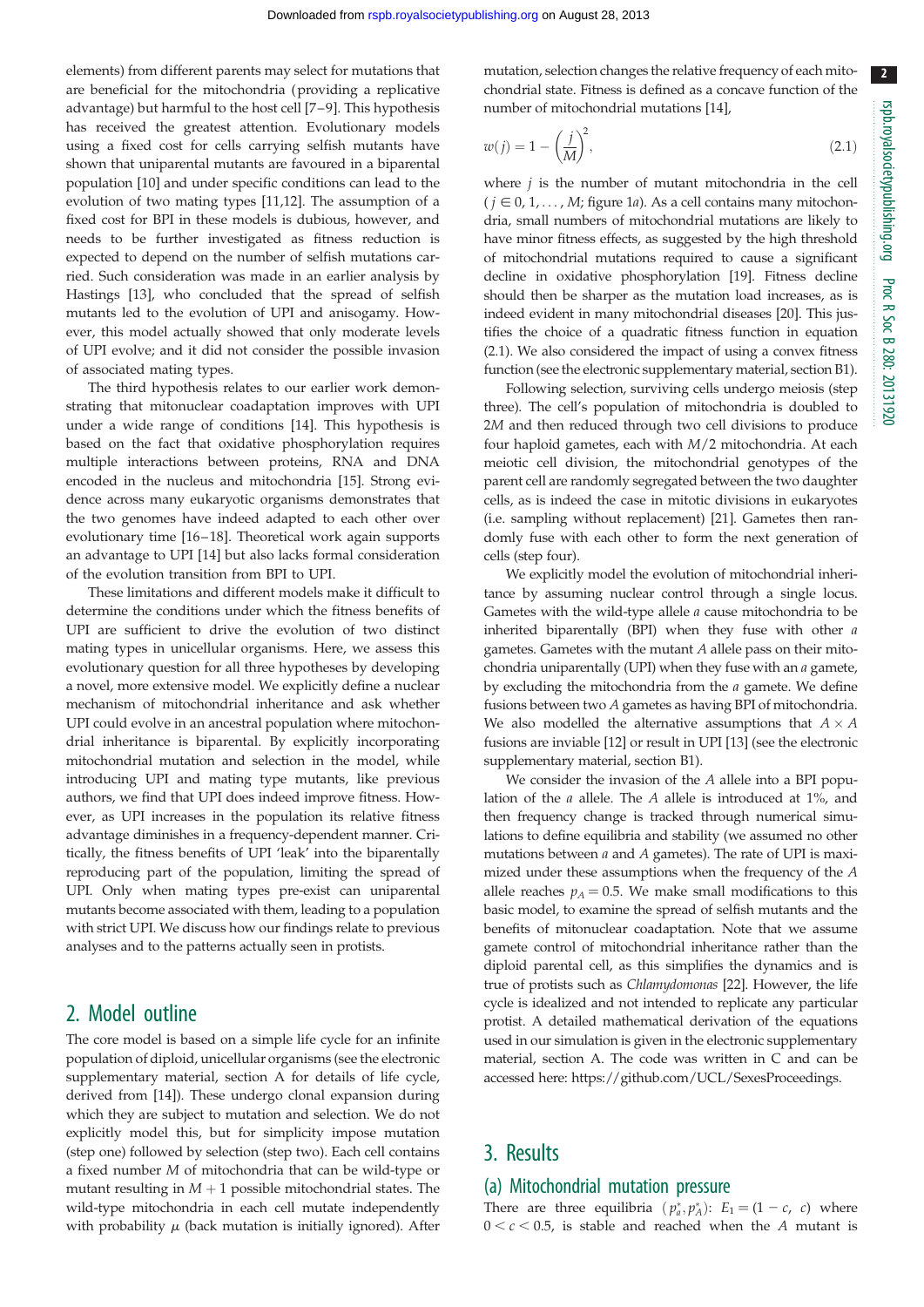<span id="page-3-0"></span>

**Figure 1.** (a) Concave fitness curve given by equation (2.1) for  $M = 50$ . (b) Schematic representation of the three equilibria for  $M = 50$  and varying  $\mu$ , showing  $E_1$ (black),  $E_2$  (red) and  $E_3$  (blue). Normalized mean fitness (mean fitness divided by mean BPI fitness) of (c) genotypes  $\bar{w}_{aa}$  (black line);  $\bar{w}_{Aa}$  (red line) and  $\bar{w}_{AA}$  (blue line), and (d) genes  $\bar{w}_a$  (black line) and  $\bar{w}_A$  (red line), for fixed values of  $p_A$ . (e) Trajectories of genotype frequencies through time and (f) mean genotype fitness (scaled to maximal fitness of unity for no mitochondrial mutants), from an initial frequency  $p_A = 0.01$  at generation 100. Parameter values:  $M = 50$ ,  $\mu = 0.01$ .

introduced into a population fixed for the *a* allele ( $p_a = 1$ );  $E_2 = (0.5,0.5)$  is generally not attractive; and  $E_3 = (0,1)$ cannot be invaded by the  $a$  allele (figure 1 $b$ ). Hence, the uniparental A mutant was favoured and spreads in a population that has BPI of mitochondria but only to a polymorphic equilibrium with  $p_A^*$  generally less than 0.5. The wild-type allele a did not invade a population fixed for the UPI allele (i.e.  $p_A = 1$ ) and was eliminated if the initial frequency satisfied  $p_A > 0.5$  (figure 1b).

To understand the forces determining the three equilibria, we plotted the normalized mean fitness of each genotype and gene while forcing the population to remain at a specified frequency of  $p_A$  (mitochondria were allowed to evolve; figure 1c,d). When the A allele is first introduced ( $p_A \approx 0$ ), its fitness is effectively determined by matings between A and a gametes which are always uniparental. As UPI increases variation in mitochondrial mutation load [[5,14](#page-7-0)], the A allele is associated with more low and high fitness mitotypes. Given a concave fitness curve (equation (2.1) and figure 1a), the net effect is an initial decline in fitness of the A allele (figure  $1e<sub>f</sub>$ ) [[23\]](#page-7-0). But within a small number of generations (approx. 5 when  $M = 50$ ,  $\mu = 0.01$ ; figure 1f), the A allele accumulates a fitness benefit owing to the cumulative removal of mutant mitochondria made possible by heightened mitochondrial variation. We then have  $\bar{w}_A \gg \bar{w}_a$ , so  $p_A$  increases (figure 1e).

'Leakage' of improved mitochondria is then a key factor that limits the spread of UPI and the A allele. When A and a gametes fuse, the Aa zygote inherits the cumulative high fitness mitochondria generated by UPI present in the A population. Surviving Aa zygotes ultimately produce new gametes, both  $A$  and  $a$ . This allows the improved mitochondria to 'leak' into the a population ([figure 2\)](#page-4-0). Initially, this effect is weak, as  $a \times A$  fusions are rare compared with  $a \times a$  fusions. But as the A allele spreads, leakage becomes more significant and  $\bar{w}_a$  undergoes a sharp rise (figure 1d). Thus, the presence of A gametes in a population to some degree 'cleans up' the mitochondria of the population as a whole, which can be seen in the improved fitness distribution of aa as well as Aa individuals [\(figure 3\)](#page-4-0). So as the A allele spreads, the relative fitness advantage of UPI declines.

In addition, as  $p_A$  increases,  $A \times A$  matings become more common. In our model, these have BPI, thereby reducing the rate at which mutant mitochondria are removed. The combination of the short-term disadvantage to A of increased variance owing to UPI and the reduction in cleansing of mutations because of  $A \times A$  fusions, result in a reduction of  $\bar{w}_A$  as  $p_A$  increases (figure 1*c*,*d*). This, along with the increasing value of  $\bar{w}_a$  owing to leakage, leads to the polymorphic equilbrium at  $E_1$  (i.e.  $\bar{w}_a = \bar{w}_A$ ). The polymorphic equilibrium  $E_1$  is stable because moving towards  $E_2$  (higher  $p_A$ ) heightens leakage of improved mitochondria, and therefore further increases the fitness for  $\bar{w}_a$  relative to  $\bar{w}_A$  (figure 1*d*).

The second stable equilibrium,  $E_3$ , occurs when the A mutation is fixed ( $p_A = 1$ ; figure 1b). It might seem paradoxical that this is not invaded by the  $a$  allele, as this causes UPI of mitochondria. However, the a allele is the alternate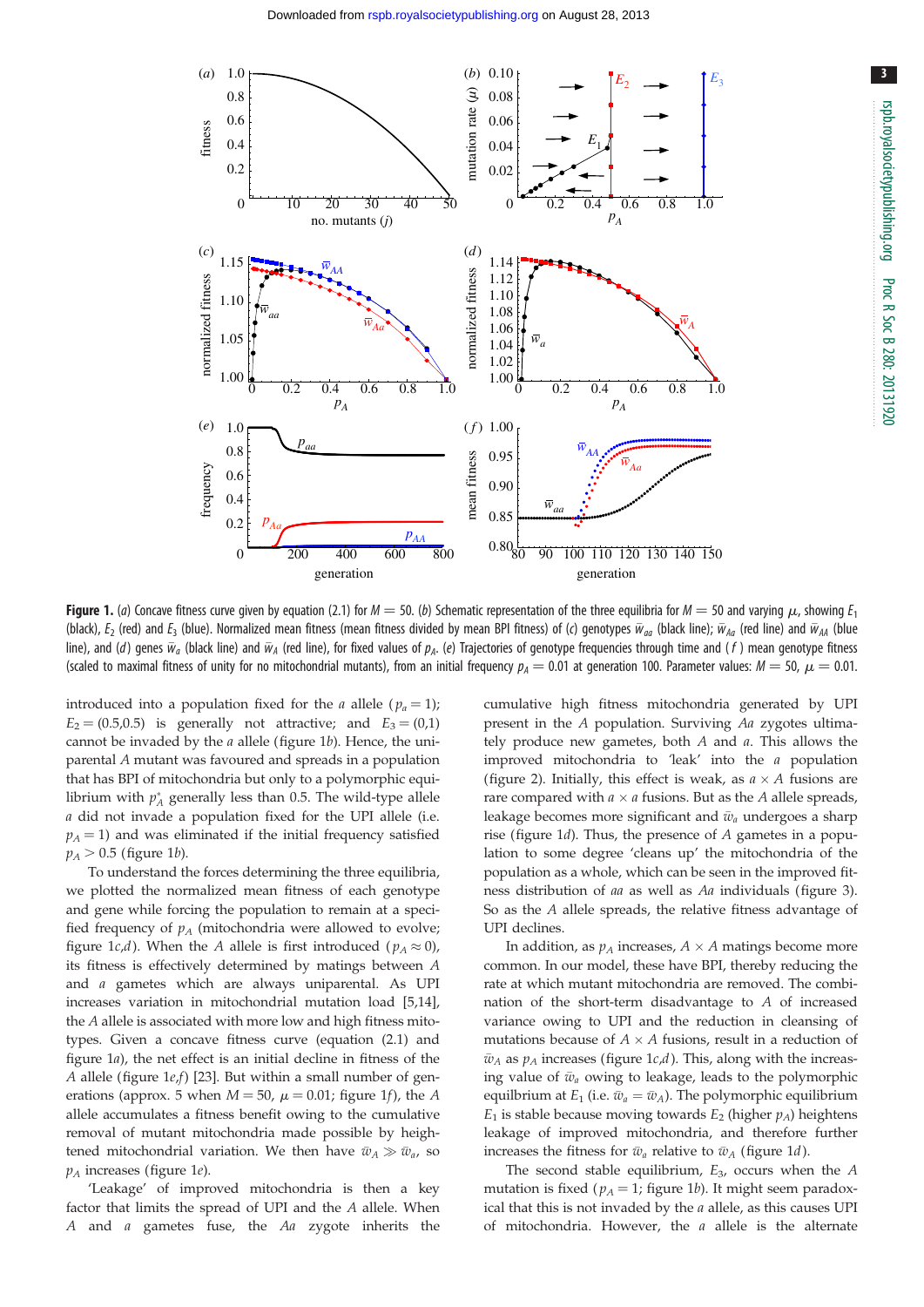<span id="page-4-0"></span>

Figure 2. Schematic representation of leakage of UPI benefits to the BPI part of the population. Small circles are gametes, big circles are zygotes. Ovals are mitochondria, blue being wild-type and red mutants. Reading from left to right, when the UPI gene A is at low frequency, it becomes associated with fit mitochondria and so A gametes are highly likely to carry no mutants (all blue). When a less fit  $a$  gamete fuses with a fit  $A$  gamete (first fusion), they produce a mutant-free zygote. In turn, this produces mutant-free A and a gametes, that are likely to fuse with other unimproved a gametes as these are common in the population (second fusion). Even though the resulting  $a \times a$  zygotes have BPI, they have lower mutational load than typical  $a \times a$  fusions, and produce fitter a gametes because of the leakage of improved mitotypes from A gametes in Aa individuals. Further leakage over many generations leads to the cumulative improvement of mitotypes in the  $a$  population.

uniparental pattern of 'kill your own mitochondria' rather than 'kill your partner's mitochondria' [\[10](#page-7-0)]. In this case, the a allele does not invade because there is no cumulative purging of mitochondrial mutations (as the a allele never passes on its mitochondria, so any benefits of UPI are lost). When  $p_A$  is large, any improved mitochondria associated with *a* gametes are lost in the following generation, as mitochondria are only inherited from the A gamete, which carries the unimproved biparental mitochondrial state. In addition, as noted above,  $A \times a$  fusions increase variation in mitochondria mutation load which in the short-term produces a net fitness disadvantage for the  $a$  allele [\(figure 1](#page-3-0)f). These considerations also explain why the equilibrium at  $E_2$  (i.e.  $p_A =$  $p_a$ ) is unstable. If  $p_A$  is slightly lower than  $p_a$ , selection drives the population to  $E_1$ , and if  $p_A$  is slightly higher than  $p_a$ , selection drives the population to  $E_3$ .

Our results show that alleles causing UPI are subject to frequency-dependent selection. They typically invade to reach an intermediate value ( $p_A = 0.1 - 0.2$ , UPI rate 18-32%, given  $\mu$  = 0.01; [figure 1](#page-3-0)b). Only when the mitochondrial mutation rate  $(\mu)$  and number of mitochondria  $(M)$  are very large, does  $p_A \rightarrow 0.5$  (i.e.  $E_1$  merges with  $E_2$ ; [figure 1](#page-3-0)b). At these high values, fitness is considerably reduced for both uni- and biparental zygotes (for example, when  $M = 100$  and  $\mu = 0.1$ ,  $E_1$ merges with  $E_2$  and we have  $(\bar{w}_{aa}, \bar{w}_{Aa}, \bar{w}_{AA}) = (0.447, 0.440,$ 0.447)) (see the electronic supplementary material, section B1). These high values may seem somewhat implausible but are not unreasonable in certain cases (see Conclusions).

We repeated the analysis above using the assumption that A  $\times$  A matings are uniparental, with the transmitting role randomly assigned to one of the partners [[13](#page-7-0)]. In this case, the fitness of A is fixed and independent of  $p_A$ —as all matings involving A gametes are uniparental. Nevertheless, fitness benefits still leak from  $A$  to  $a$  gametes and an intermediate frequency of A is sufficient to ensure that  $\bar{w}_a = \bar{w}_A$ , resulting in a polymorphic equilibrium equivalent to  $E_1$ . Further complexities related to the existence of  $E_2$  and the stability of  $E_3$  are discussed in the appendix (see the electronic supplementary material, section B1).



Figure 3. Fitness distribution of a population with strict biparental inheritance when  $p_A = 0$  (blue) showing a low mean owing to the accumulation of mitochondrial mutations. By contrast, at the equilibrium  $E_1$  ( $p_A = 0.12$ ), the fitness distribution of Aa individuals (red) with uniparental inheritance has many individuals having very high fitness (greater than 0.95) owing to repeated cleansing of mitochondrial mutations, although with high variance (AA individuals have a similar pattern, not shown). Leakage of this benefit can be seen in the fitness distribution of *aa* individuals (black), calculated at the equilibrium  $E_1$ . Parameter values:  $M = 50$ ,  $\mu = 0.01$ .

We repeated the above analysis using a convex fitness curve. A fitness curve of this nature is hard to justify in unicellular organisms as it predicts that cell fitness should decrease sharply with the accumulation of only very few mutations. If that were the case, there would be a much greater benefit when moving from BPI to UPI, with  $E_1$  and  $E_2$  merging at lower values of M and  $\mu$  (see the electronic supplementary material, section B1). The third equilibrium  $E_3$  (i.e. at  $p_A = 1$ ) also exists but is unstable. Further analysis of the complexities of a convex fitness assumption is included in the electronic supplementary material, section B1.

#### (b) Selfish mitochondrial mutants

The selfish conflict theory [[8](#page-7-0)– [13\]](#page-7-0) predicts that UPI evolved to protect against the spread of mutant mitochondria that are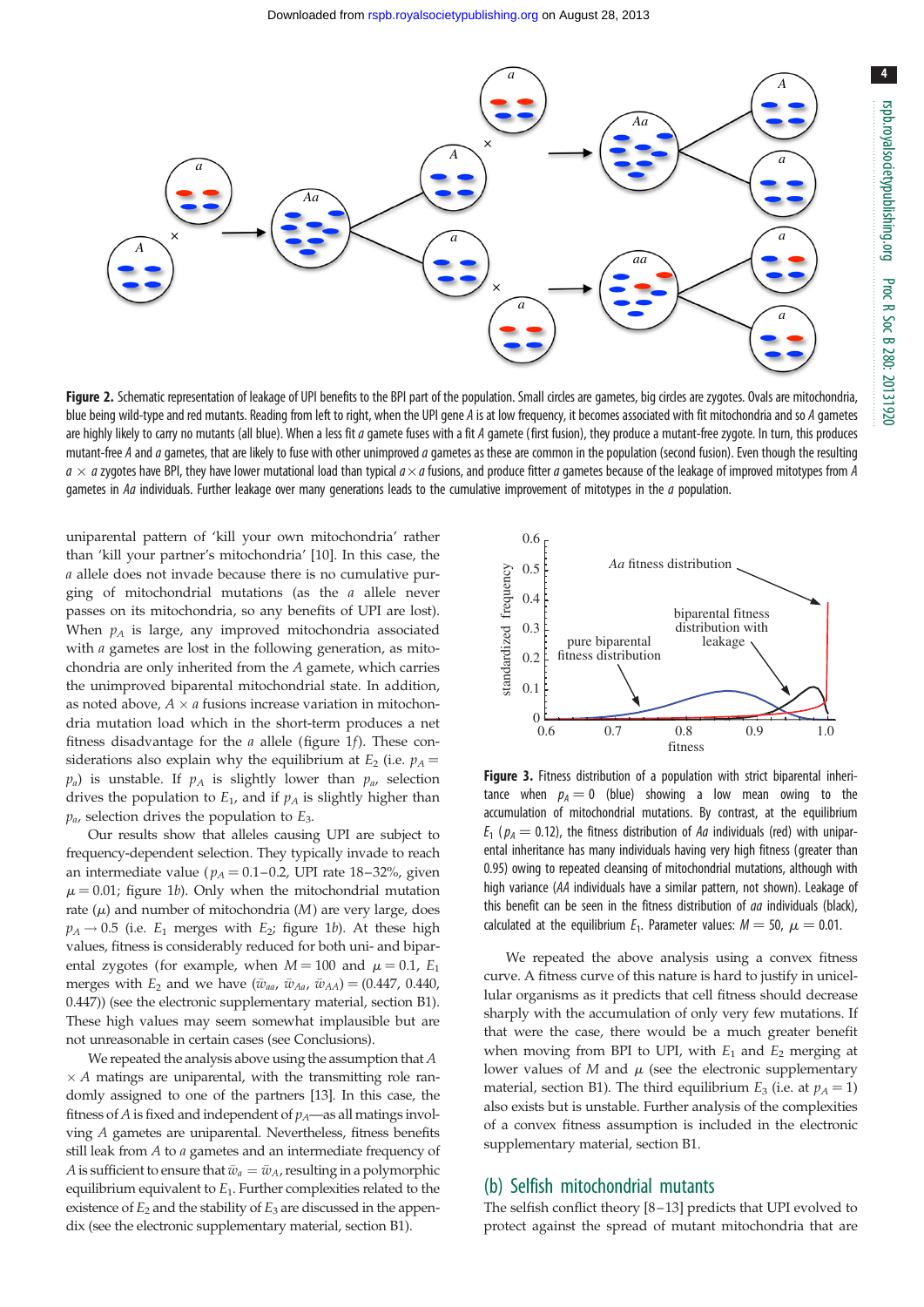5

fast replicators. To explicitly implement this in our model, we included a sampling step after mutation and before selection. In this step, we sample with replacement given that mutant mitochondria have a relative advantage  $1 + k$  (so the probability of sampling a mutant mitochondrion is  $x(1 + k)$ /  $M + xk$  given a cell with x mutant mitochondria, see the electronic supplementary material, figure S5).

In this case, a similar pattern of three equilibria is found. The value of  $p_A$  at equilibrium  $E_1$  increases with k (the replicative advantage). Above a threshold value of  $k$ ,  $p_A$  becomes equal to 0.5 and equilibria  $E_1$  and  $E_2$  merge (see the electronic supplementary material, figure S6). A replicative advantage for mutant mitochondria is equivalent to increasing  $M$  or  $\mu$ , favouring a higher frequency of UPI. Thus, selfish mitochondrial mutants increase the spread of UPI. Once again, the third equilibrium  $E_3$  (i.e.  $p_A = 1$ ) still exists and is stable for the reasons discussed in the previous section.

#### (c) Mitonuclear coadaptation

We model mitonuclear coadaptation by using a previous formulation [\[14](#page-7-0)], where a gene in the nucleus interacts with a gene in the mitochondria. Both genes have two allelic states, 0 and 1. There are thus three diploid nuclear genotypes (00), (01), (11) and  $M + 1$  mitochondrial states. States 0 and 1 in the mitochondria no longer represent wild-type and mutant, respectively, but are either matched or unmatched mitochondria with respect to the nucleus. The impact of each allele on cell fitness depends on this interaction between the nucleus and mitochondria,

$$
w(i,j) = \begin{cases} 1 - \left(\frac{j}{M}\right)^2; & \text{if } i = 00\\ 1 - \frac{1}{2}\left(\frac{j}{M}\right)^2 - \frac{1}{2}\left(\frac{M-j}{M}\right)^2; & \text{if } i = 01\\ 1 - \left(\frac{M-j}{M}\right)^2; & \text{if } i = 11, \end{cases}
$$
(3.1)

where  $i$  is the nuclear state and  $j$  the mitochondrial state [\[14](#page-7-0)]. We also modify the mutation step in the life cycle so nuclear and mitochondrial genes mutate with probabilities  $\nu$  and  $\mu$ , respectively (assuming  $\nu \ll \mu$ ), and equally in both directions,  $0 \leftrightarrow 1$ .

The complexities of this model have been discussed before in a non-evolutionary context [\[14](#page-7-0)]. Apropos the evolutionary discussion here, a similar pattern of three equilibria is found once again. The nucleus converges to one of the homozygote states (00 or 11) which the mitochondria largely match (mainly 0 or 1). At this coadapted equilibrium, mitochondria can again be thought of as wild-type (matching the nucleus) or mutant (in disagreement with the nucleus), which explains why the two models yield similar results. In general, the value of  $p_A$  at equilibrium  $E_1$  is lower for similar mitochondria mutation rates and  $E_1$  did not merge with  $E_2$  even under increased  $M$  or  $\mu$ . This reflects the symmetry of mutation between the mitochondria states (0 and 1) which mutate between each other with the same probability, generating matched (from unmatched) as well as unmatched (from matched) mutants. Because the nuclear alleles can adapt to mitochondrial mutations, and vice versa, the effective mitochondrial mutation rate  $\mu$  is lower than in the mutation accumulation model, explaining why  $p_A$  is lower at equilibrium.

A further complication is that external factors, for example environmental pressures, could result in periodic switching of the dominant mitonuclear state (0 or 1). For example, mitochondria adapt to both temperature and diet, and fluctuations in either might in principle undermine fitness [[24,25](#page-7-0)]. We implemented this by periodically imposing a cost to the dominant state, forcing it to switch (see the electronic supplementary material, section B3). These switches favoured higher values of  $p_A$ , closer to 0.5. Higher levels were favoured as UPI aided faster switching to betteradapted mitonuclear states. However, once a general state of mitonuclear coadaptation had been achieved,  $p_A$  returned towards the equilibrium at  $E_1$  (see the electronic supplementary material, figure S7). Only under strong and frequent switching did the frequency of the uniparental allele (A) rise significantly, but even then never to  $p_A = 0.5$ .

#### (d) Mating types

In the analyses above, we consider the spread of a mutation inducing UPI. However, the fact that  $A \times A$  fusions are still possible means that BPI cannot be eliminated unless A and a become associated with self-incompatible mating types, as is the case in many unicellular eukaryotes [[3](#page-7-0)]. We modelled this by considering that a further nuclear locus controls self-compatibility, denoted by the mating type index  $m$  $(m \in 1, 2,...)$ . Gametes can fuse with anyone but self (e.g.  $a_1$  will not fuse with  $a_1/A_1$  but can fuse with  $a_2/A_2$  and so forth). The presence of mating types potentially allows complete UPI if the A and a alleles are associated with different mating types.

We first introduce  $A_1$  into a population fixed for  $a$  (i.e.  $p_a = 1$ ), assuming that the mating type index is linked to the UPI modifier. The frequency of  $A_1$  increases but only to an intermediate point equivalent to  $E_1$  [\(figure 4](#page-6-0)a). This is for similar reasons that A reaches an intermediate frequency in the previous section; in particular that the benefits of UPI leak into the *a* population. A notable distinction is that  $A_1 \times A_1$ fusions are impossible, so  $A_1$  has a mating rate disadvantage. This results in  $p_{A_1}$  having a slightly lower value at  $E_1$ .

Adding a further mating type allele  $a_2$  could be advantageous, as  $A_1 \times a_2$  fusions are exclusively UPI. However, the  $a_2$  allele decreases monotonically in a population at  $E_1$ (or for other non-zero values of  $p_{A_1} < E_1$ ). The  $a_2$  allele does not spread because it does not improve fitness beyond what is already achieved through  $A_1 \times a$  fusions but has a slight mating rate disadvantage (as it is self-incompatible).

We then introduce  $A_1$  into a population with two preexisting mating types  $a_1$  and  $a_2$  ( $p_{a_1} = p_{a_2} = 0.5$ ). Again  $A_1$ spreads, this time at the expense of  $a_1$  alone, to a stable state corresponding to  $E_1$ , with the population at equilibrium made up of  $A_1a_2$  and  $a_1a_2$  individuals. For the same conditions that equilibrium  $E_1$  merged with  $E_2$  without mating types (i.e. high  $M$  and  $\mu$ , selfish mutations or a convex fitness curve),  $A_1$  displaces  $a_1$  altogether, leaving a population with two mating types with strict UPI ([figure 4](#page-6-0)b). If the UPI mutation  $(A_1)$  invades a population with three, four or more mating types, we find that equilibrium frequency  $p_{A_1}$ is reduced as the reciprocal of the number of mating types ([figure 4](#page-6-0)c). There is no collapse to two mating types. All the analyses above were repeated assuming full recombination between the mitochondrial inheritance locus and the mating-type locus. When full recombination was assumed, the mutant imposing UPI (A) spreads to a similar frequency as before. However, in this case, each mating type becomes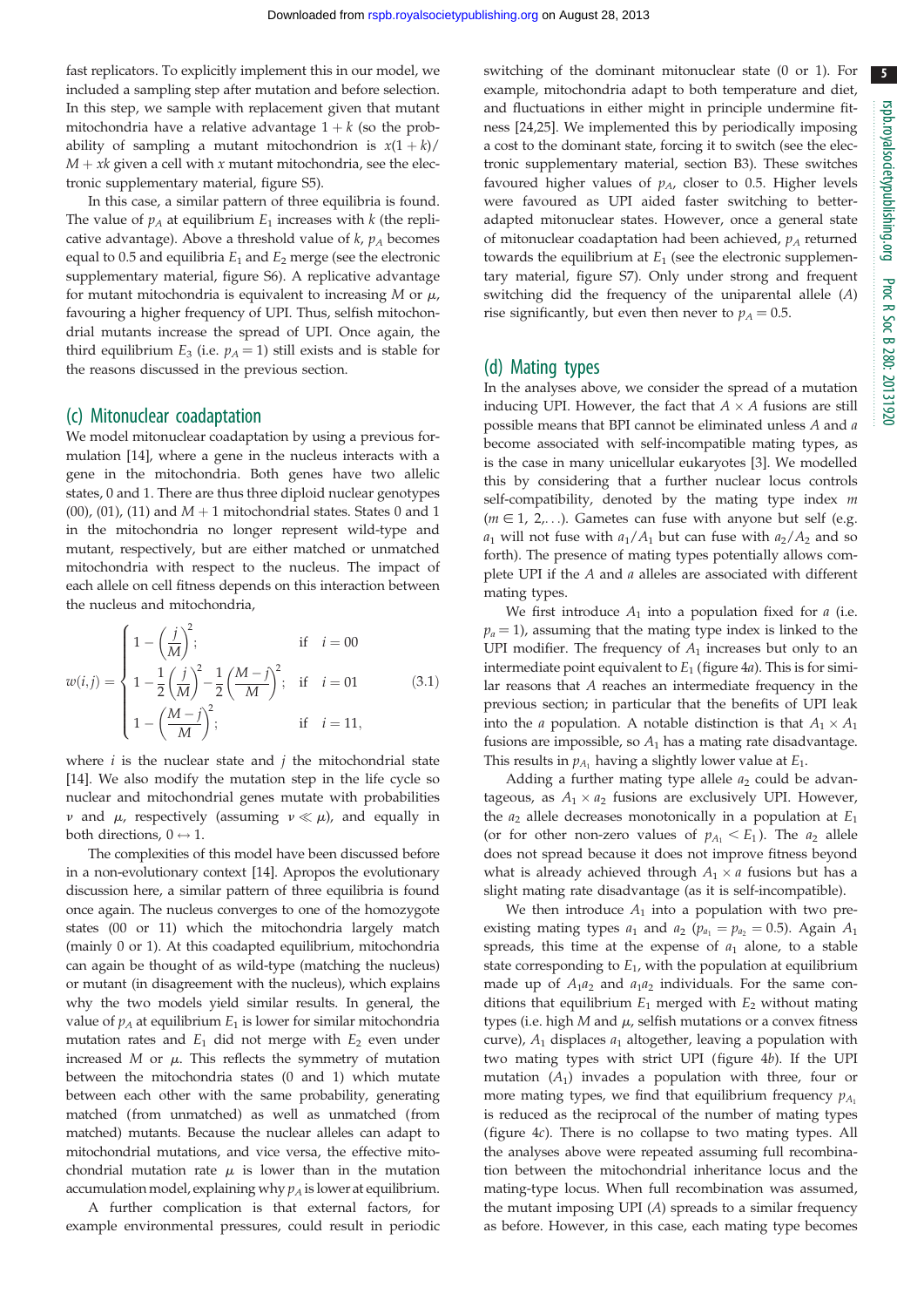<span id="page-6-0"></span>

Figure 4. Equilibria with mating types. (a) When the uniparental inheritance mutation is linked to a mating type allele  $(A_1)$  that controls self-compatibility, there is an equilibrium at  $E_1$  with  $p_{A_1} < 0.5$ , but no equilibria at  $E_2$  or  $E_3$  ( $\mu = 0.01$  and  $M = 50$ , for comparison with [figure 1](#page-3-0)a). (b) Change in gene frequency across time (generation), from introduction of the uniparental inheritance mutation  $A_1$  allele (initial frequency 10<sup>-2</sup> at generation 100) into a population with biparental inheritance but two pre-existing mating types until stability is reached at equilibrium. With high values of  $M = 100$  and  $\mu = 0.1$ ,  $a_1$  is replaced by  $A_1$  and the equilibrium population has strict uniparental inheritance. (c) With more mating types (three in this case),  $a<sub>1</sub>$  is again replaced by  $A<sub>1</sub>$ , but there is no reduction in the number of mating type ( $M = 100$ ,  $\mu = 0.1$ ).

associated with both UPI  $(A)$  and BPI  $(a)$  alleles. So full UPI is only possible with tight linkage (see the electronic supplementary material, section B4).

#### 4. Conclusion

A number of experimental and theoretical analyses indicate that UPI of mitochondria can improve fitness and has led to the suggestion that this force underlies the evolution of two mating types, leading to anisogamy and the evolution of true sexes [\[8](#page-7-0)–[14,26](#page-7-0)[,27](#page-8-0)]. Our modelling confirms that UPI does indeed improve fitness. This holds when UPI reduces mutation load, limits the proliferation of selfish mutants or improves mitonuclear coadaptation. But our explicit consideration of mitochondrial evolution, with UPI or BPI and mating types, shows that there are real limits to what is possible.

We show that the fitness benefits arising from UPI are acquired cumulatively, over multiple generations. In the short-term, increased variation is detrimental, as many low fitness variants are generated. It is only after selection has had time to remove these less fit individuals that better mitochondrial adaptation builds up. Crucially, during the spread of a mutant that induces UPI, the fitness benefits of UPI inevitably leak through the population. The BPI part of the population benefits from regular infusions of fit mitochondria from UPI gametes, and leakage increases with the frequency of the UPI mutant. This makes the fitness advantage of UPI frequency dependent, and generally limits the spread and fixation of UPI mutants.

We find that UPI itself cannot drive the evolution of two distinct mating types. Others have also expressed uncertainty as to whether mating types can be understood as a consequence of UPI, but empirical data are conflicting and do not unambiguously support or refute the UPI hypothesis [\[4](#page-7-0),[21](#page-7-0),[26](#page-7-0),[28](#page-8-0),[29](#page-8-0)]. Nonetheless, it seems likely that mating types existed before the evolution of UPI [\[4,](#page-7-0)[28,30](#page-8-0)–[33\]](#page-8-0). Only when we assumed the pre-existence of two mating types did we find conditions that can drive UPI to fixation, in particular, high mutation rates, large mitochondrial numbers or selfish mutants. Very high mtDNA numbers and mutation rates are possible. For example, the amoeba Pelomyxa carolinensis has as many as 300 000 mitochondria [\[34\]](#page-8-0). Likewise, the mitochondrial mutation rate can be extremely high—estimates for petite mutants in yeast are orders of magnitude higher than the nuclear rate [[35](#page-8-0)]. We also

find that for UPI to go to fixation, it is necessary that the gene for mitochondrial inheritance occurs in tight linkage with the mating type locus, although some UPI is possible without linkage. We finally observe that the invasion of a UPI mutant cannot reduce the number of mating types in a population that already possesses more than two mating types.

Our results contrast with those reported from previous modelling work  $[10-12,14]$  $[10-12,14]$  $[10-12,14]$  $[10-12,14]$  $[10-12,14]$ . In large part, this is owing to their unrealistic assumption of a fixed cost for BPI caused by cytoplasmic mixing. The assumption that cells suffer the same cost independently of the number of mutants they carry totally alters the dynamics. Our work shows that it is important to consider the frequency-dependent interplay of costs and benefits associated with each mode of inheritance which naturally leads to the emergence of intermediate values of UPI and BPI. Our results echo those of Hastings [[13\]](#page-7-0), who explicitly modelled mitochondrial evolution. However, the significance of leakage was not studied or discussed in any detail, leading to (in our view) an inappropriate weight being placed on UPI as the motor force for the evolution of two mating types and anisogamy [[13\]](#page-7-0).

Like previous authors [[10,13,](#page-7-0)[36](#page-8-0)], we found that a UPI modifier which kills its own mitochondria will not spread. The major problem is that such a modifier cannot become associated with the fit mitotypes and so the potential benefits gained though cleansing of mitochondrial mutants are always lost in the following generation. An exception to this rule is when selection on mitochondrial mutants follows a convex curve. Then UPI spreads because higher variance in mitochondrial mutation load is favoured each generation (see the electronic supplementary material, section B1). However, a convex fitness relationship seems unlikely to be a general feature of mitochondria mutants or heteroplasmy, so the relevance of this result may be limited. This is certainly the case in mitochondrial diseases, where mutant load must be greater than about 40% before any symptoms become apparent, and there is no reason to suppose that single-celled organisms are any different in this regard [[20\]](#page-7-0). **EVALUAT THE CONSERVATIVE (1)** and  $\frac{1}{2}$  (1) and  $\frac{1}{2}$  (1) and  $\frac{1}{2}$  (1) and  $\frac{1}{2}$  (1) and  $\frac{1}{2}$  ( $\frac{1}{2}$  ( $\frac{1}{2}$  ( $\frac{1}{2}$  ( $\frac{1}{2}$  ( $\frac{1}{2}$  ( $\frac{1}{2}$  ( $\frac{1}{2}$  ( $\frac{1}{2}$  ( $\frac{1}{2}$  ( $\frac{$ 

A related issue is the possibility of negative epistatic effects arising from the mixing and interaction of different mitotypes [[27,37\]](#page-8-0). We have not explicitly modelled this here. But our results suggest that hybridization between populations with different, incompatible mitotypes will evolve towards a homo6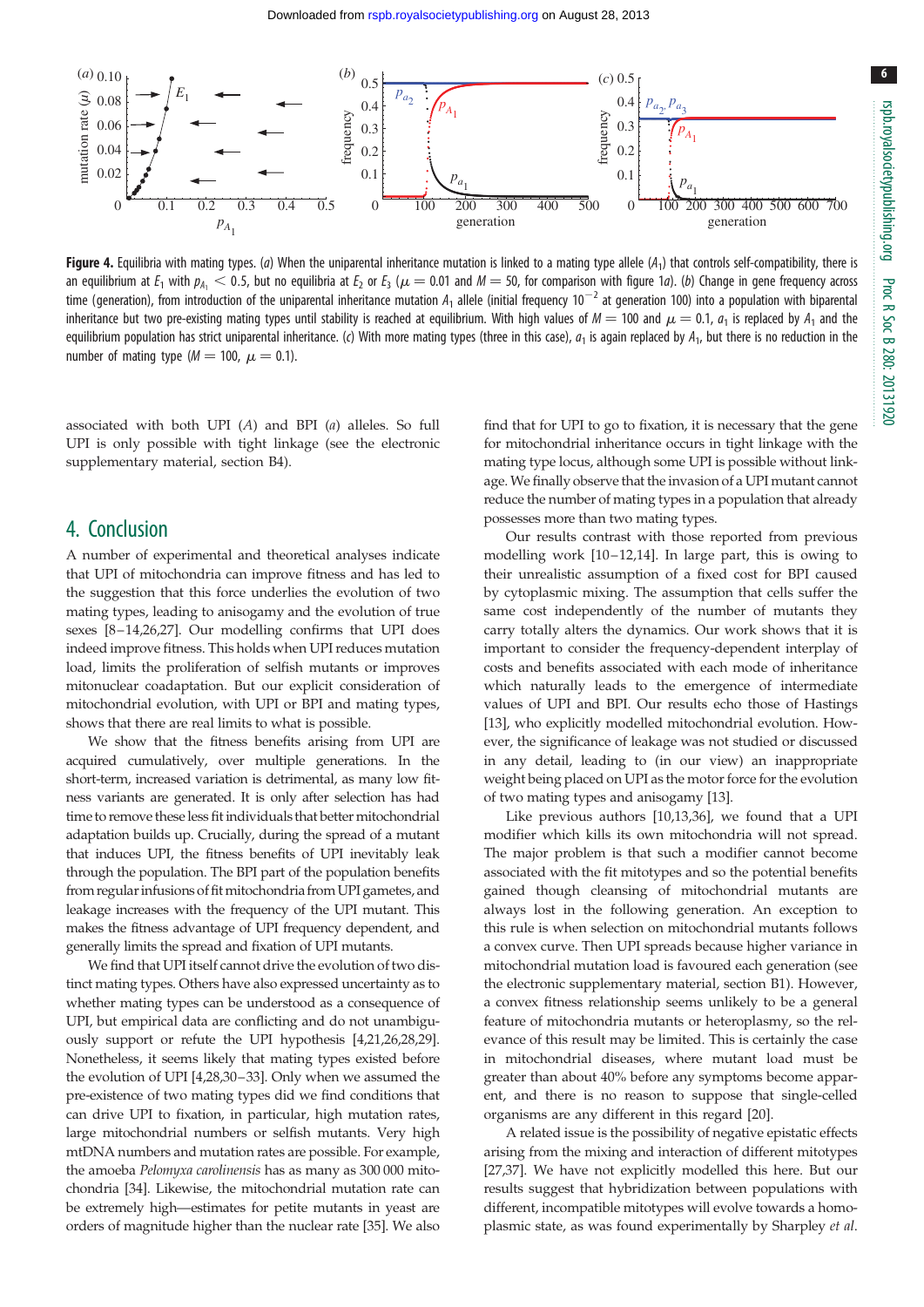7

<span id="page-7-0"></span>[\[27](#page-8-0)]. This is equivalent to our formulation of mitonuclear coadaptation, where genes in the nucleus and mitochondria need to match in order for efficient function. However, as mentioned above, we did not find that this qualitatively altered the frequency-dependent outcome of selection for UPI. Finally, we should mention that unlike other authors, we impose no additional cost for UPI (e.g. related to the need for amplification of a smaller cytoplasm [10]). In that sense, our model is conservative and even tighter conditions for the spread of UPI and mating types would be expected had those costs been implemented.

Our findings suggest a continuum of UPI levels is possible depending on the energetic demands (number of mitochondria), mutation rates and nature of mutations (selfish or not). This prediction is consistent with a number of empirical observations: the prevalence of some degree of UPI in unicellular eukaryotes [\[38](#page-8-0)]; the presence of a mixture of maternal or paternal UPI as well as biparental zygotes in some unicellular organisms, slime moulds and plants [3[,39\]](#page-8-0); the persistence of BPI in organisms with two mating types, for example yeast [\[40](#page-8-0)]; numerous distinct mechanisms of generating UPI (implying multiple origins and fluctuating selection) [4,[38](#page-8-0)]; and tight linkage of mitochondrial inheritance and mating type loci

associated with apparently strict UPI in some protists such as Chlamydomonas reinhardtii and Chlamydomonas smithii [[41,42\]](#page-8-0). But better investigations of the natural variation in rates of UPI and associations with mating types in protists are needed, as are more studies of mitochondrial number and properties. Mitochondrial number, size and behaviour differs between cells of the same [[43\]](#page-8-0) and closely related species [[44](#page-8-0)], potentially accounting for differences in the spread of UPI in protists.

One matter that remains to be addressed is the importance of UPI and mating types in the evolution of anisogamy. Future work needs to examine the role of mitochondrial fitness in the tight linkage of UPI with the germline/soma distinction of multicellular organisms.

Acknowledgements. We are grateful to Dr Lorette Noiret for her valuable advice on mathematical notation and three anonymous reviewers for their helpful comments.

Funding statement. Z.H. is supported by a CoMPLEX PhD studentship from the Engineering and Physical Sciences Research Council, N.L. by the Provost's Venture Research Fellowship and the Leverhulme Trust, and A.P. by grants from the Natural Environment Research Council (NE/G00563X/1) and the Engineering and Physical Sciences Research Council (EP/F500351/1 and EP/I017909/1).

## **References**

- 1. Fisher RA. 1930 The genetical theory of natural selection. Oxford, UK: The Clarendon Press.
- 2. Hoekstra RF. 2000 Evolutionary origin and consequences of uniparental mitochondrial inheritance. Hum. Reprod.  $15$ (Suppl. 2),  $102 - 111$ . [\(doi:10.1093/humrep/15.suppl\\_2.102\)](http://dx.doi.org/10.1093/humrep/15.suppl_2.102)
- 3. Birky CW. 1995 Uniparental inheritance of mitochondrial and chloroplast genes: mechanisms and evolution. Proc. Natl Acad. Sci. USA 92, 11 331– 11 338. ([doi:10.1073/pnas.92.](http://dx.doi.org/10.1073/pnas.92.25.11331) [25.11331](http://dx.doi.org/10.1073/pnas.92.25.11331))
- 4. Billiard S, Lopez-Villavicencio M, Devier B, Hood ME, Fairhead C, Giraud T. 2011 Having sex, yes, but with whom? Inferences from fungi on the evolution of anisogamy and mating types. Biol. Rev. 86, 421– 442. ([doi:10.1111/J.1469-185x.2010.00153.X](http://dx.doi.org/10.1111/J.1469-185x.2010.00153.X))
- 5. Bergstrom CT, Pritchard J. 1998 Germline bottlenecks and the evolutionary maintenance of mitochondrial genomes. Genetics 149, 2135 – 2146.
- 6. Roze D, Rousset F, Michalakis Y. 2005 Germline bottlenecks, biparental inheritance and selection on mitochondrial variants: a two-level selection model. Genetics 170, 1385– 1399. [\(doi:10.1534/genetics.](http://dx.doi.org/10.1534/genetics.104.039495) [104.039495](http://dx.doi.org/10.1534/genetics.104.039495))
- 7. Cosmides LM, Tooby J. 1981 Cytoplasmic inheritance and intragenomic conflict. J. Theor. Biol. 89, 83 – 129. [\(doi:10.1016/0022-5193\(81\)90181-8](http://dx.doi.org/10.1016/0022-5193(81)90181-8))
- 8. Partridge L, Hurst LD. 1998 Sex and conflict. Science 281, 2003 - 2008. ([doi:10.1126/science.281.](http://dx.doi.org/10.1126/science.281.5385.2003) [5385.2003\)](http://dx.doi.org/10.1126/science.281.5385.2003)
- 9. Eberhard WG. 1980 Evolutionary consequences of intracellular organelle competition. Q. Rev. Biol. 55, 231– 249. ([doi:10.1086/411855](http://dx.doi.org/10.1086/411855))
- 10. Randerson JP, Hurst LD. 1999 Small sperm, uniparental inheritance and selfish cytoplasmic

elements: a comparison of two models. J. Evol. Biol. 12, 1110 – 1124. [\(doi:10.1046/j.1420-9101.1999.](http://dx.doi.org/10.1046/j.1420-9101.1999.00112.x) [00112.x](http://dx.doi.org/10.1046/j.1420-9101.1999.00112.x))

- 11. Hurst LD, Hamilton WD. 1992 Cytoplasmic fusion and the nature of sexes. Proc. R. Soc. Lond. B 247, 189 – 194. [\(doi:10.1098/rspb.1992.0027](http://dx.doi.org/10.1098/rspb.1992.0027))
- 12. Hutson V, Law R. 1993 Four steps to two sexes. Proc. R. Soc. Lond. B 253, 43-51. ([doi:10.1098/](http://dx.doi.org/10.1098/rspb.1993.0080) [rspb.1993.0080](http://dx.doi.org/10.1098/rspb.1993.0080))
- 13. Hastings IM. 1992 Population genetic aspects of deleterious cytoplasmic genomes and their effect on the evolution of sexual reproduction. Genet. Res. 59, 215 – 225. [\(doi:10.1017/S0016672300030500](http://dx.doi.org/10.1017/S0016672300030500))
- 14. Hadjivasiliou Z, Pomiankowski A, Seymour RM, Lane N. 2012 Selection for mitonuclear co-adaptation could favour the evolution of two sexes. Proc. R. Soc. B 279, 1865–1872. ([doi:10.1098/rspb.2011.1871](http://dx.doi.org/10.1098/rspb.2011.1871)).
- 15. Burton RS, Barreto FS. 2012 A disproportionate role for mtDNA in Dobzhansky –Muller incompatibilities? Mol. Ecol. 21, 4942 – 4957. [\(doi:10.1111/mec.12006\)](http://dx.doi.org/10.1111/mec.12006).
- 16. Lane N. 2011 Mitonuclear match: optimizing fitness and fertility over generations drives ageing within generations. BioEssays 33, 860 – 869. [\(doi:10.1002/](http://dx.doi.org/10.1002/bies.201100051) [bies.201100051\)](http://dx.doi.org/10.1002/bies.201100051).
- 17. Blier PU, Dufresne F, Burton RS. 2001 Natural selection and the evolution of mtDNA-encoded peptides: evidence for intergenomic co-adaptation. Trends Genet. 17, 400 – 406. ([doi:10.1016/S0168-](http://dx.doi.org/10.1016/S0168-9525(01)02338-1) [9525\(01\)02338-1](http://dx.doi.org/10.1016/S0168-9525(01)02338-1))
- 18. Mishmar D, Ruiz-Pesini E, Mondragon-Palomino M, Procaccio V, Gaut B, Wallace DC. 2006 Adaptive selection of mitochondrial complex I subunits during primate radiation. Gene  $378$ ,  $11-18$ . [\(doi:10.1016/J.Gene.2006.03.015\)](http://dx.doi.org/10.1016/J.Gene.2006.03.015)
- 19. Adkins RM, Honeycutt RL, Disotell TR. 1996 Evolution of eutherian cytochrome c oxidase subunit II: heterogeneous rates of protein evolution and altered interaction with cytochrome c. Mol. Biol. Evol. 13, 1393 – 1404. ([doi:10.1093/oxfordjournals.](http://dx.doi.org/10.1093/oxfordjournals.molbev.a025586) [molbev.a025586](http://dx.doi.org/10.1093/oxfordjournals.molbev.a025586))
- 20. Rossignol R, Faustin B, Rocher C, Malgat M, Mazat JP, Letellier T. 2003 Mitochondrial threshold effects. Biochem. J. 370, 751– 762. ([doi:10.1042/](http://dx.doi.org/10.1042/BJ20021594) [BJ20021594\)](http://dx.doi.org/10.1042/BJ20021594)
- 21. Birky CW. 2001 The inheritance of genes in mitochondria and chloroplasts: laws, mechanisms, and models. Annu. Rev. Genet. 35, 125 – 148. ([doi:10.1146/annurev.genet.35.102401.090231](http://dx.doi.org/10.1146/annurev.genet.35.102401.090231))
- 22. Goodenough U, Lin H, Lee JH. 2007 Sex determination in Chlamydomonas. Semin. Cell. Dev. Biol. 18, 350– 361. ([doi:10.1016/J.Semcdb.](http://dx.doi.org/10.1016/J.Semcdb.2007.02.006) [2007.02.006](http://dx.doi.org/10.1016/J.Semcdb.2007.02.006))
- 23. Felsenstein J. 1974 The evolutionary advantage of recombination. Genetics 78, 737– 756.
- 24. Wallace DC. 2013 Bioenergetics in human evolution and disease: implications for the origins of biological complexity and the missing genetic variation of common diseases. Phil. Trans. R. Soc. B 368, 20120267. ([doi:10.1098/rstb.2012.0267\)](http://dx.doi.org/10.1098/rstb.2012.0267)
- 25. Willett CS, Burton RS. 2003 Environmental influences on epistatic interactions: viabilities of cytochrome c genotypes in interpopulation crosses. Evolution 57, 2286– 2292. [\(doi:10.1554/](http://dx.doi.org/10.1554/02-718) [02-718](http://dx.doi.org/10.1554/02-718))
- 26. Hoekstra RF. 2011 Nucleo-cytoplasmic conflict and the evolution of gamete dimorphism. In The evolution of anisogamy (eds T Togashi, PA Cox), pp. 111– 130. Cambridge, UK: Cambridge University Press.